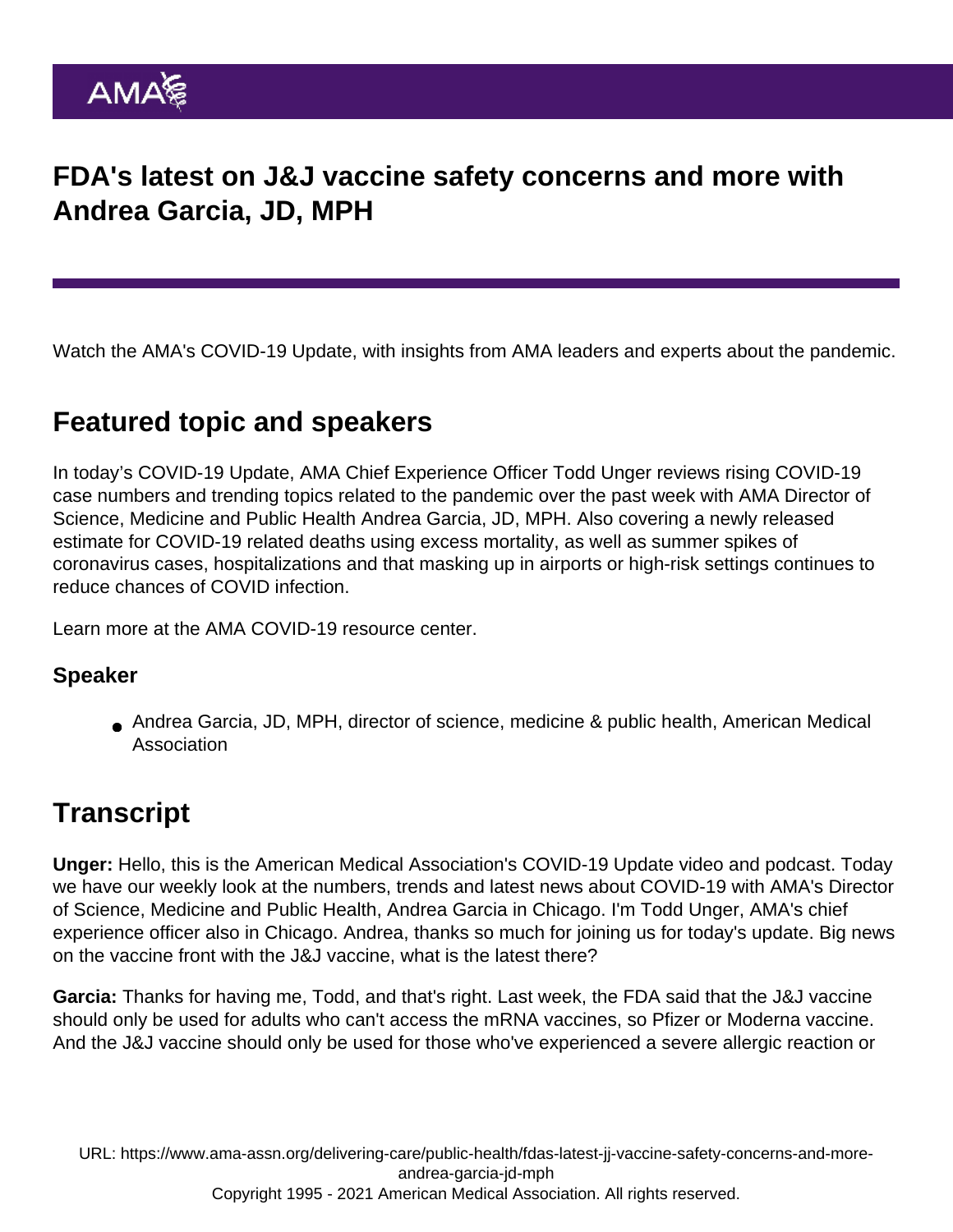another issue with one of the mRNA vaccines and for whom the mRNA vaccines have been deemed not clinically appropriate. So the J&J vaccine can still be given to adults in those situations or to adults who would otherwise not receive a COVID vaccine. And the agency came to this decision after weighing the risks and the benefits of the J&J vaccine.

Unger: I'm curious. What do we know more about those risks, specifically, and why the change now?

Garcia: Well, the agency said there have been 60 cases of a rare but serious blood clotting disorder, known as thrombocytopenia or TTS. And that includes nine deaths out of about 18 million doses administered. In a statement, Johnson & Johnson said that the FDA's action really reflected what we've already known about the risk of the side effect and it's not about new data on the rate at which it occurs. However, federal officials have said that the vaccines produced by Pfizer and Moderna are both safer and more effective. And as a reminder in December, the CDC had already gave a preferential recommendation for adults to either get a Moderna or Pfizer booster instead of J&J and that was even for those who had initially received a J&J vaccine. I would just note that the J&J vaccine does remain an important tool in the pandemic, particularly globally as we think about the storage considerations for those mRNA vaccines. So J&J is still used widely in other countries.

Unger: Well, speaking of global news, one of the additional pieces of information that came out was about a potential undercount in deaths related to COVID. Let's talk a little bit more about that. Where does that come from in terms of excess deaths?

Garcia: Yeah. So last Thursday, the World Health Organization reported that nearly 15 million more people died during the first two years of the pandemic than would've been expected during normal times. That's more than twice the number than originally thought. So if we look at countries reporting COVID death, that previous count was about six million.

Unger: Well, that's quite a big difference. What underlies an under count like that?

Garcia: Yeah. So the new estimates were calculated by a panel of experts from the WHO using, like you mentioned, excess mortality, which many scientists see as the more reliable gauge of the pandemic's impact. We've often talked about how there are huge gaps in the global death data. So we can't really rely on those individual countries reporting to capture that true figure. By calculating based on excess mortality, the panel basically looked at the difference between the number of people who died in 2020 and 2021 and the number of people who would've been expected to die during that time if the pandemic hadn't happened.

Unger: So can you attribute all of those excess deaths to COVID or are there other causes?

Garcia: So we think most of those excess deaths were from COVID itself. However, as we know, some of those deaths happened because of various points in the pandemic. It was more difficult to get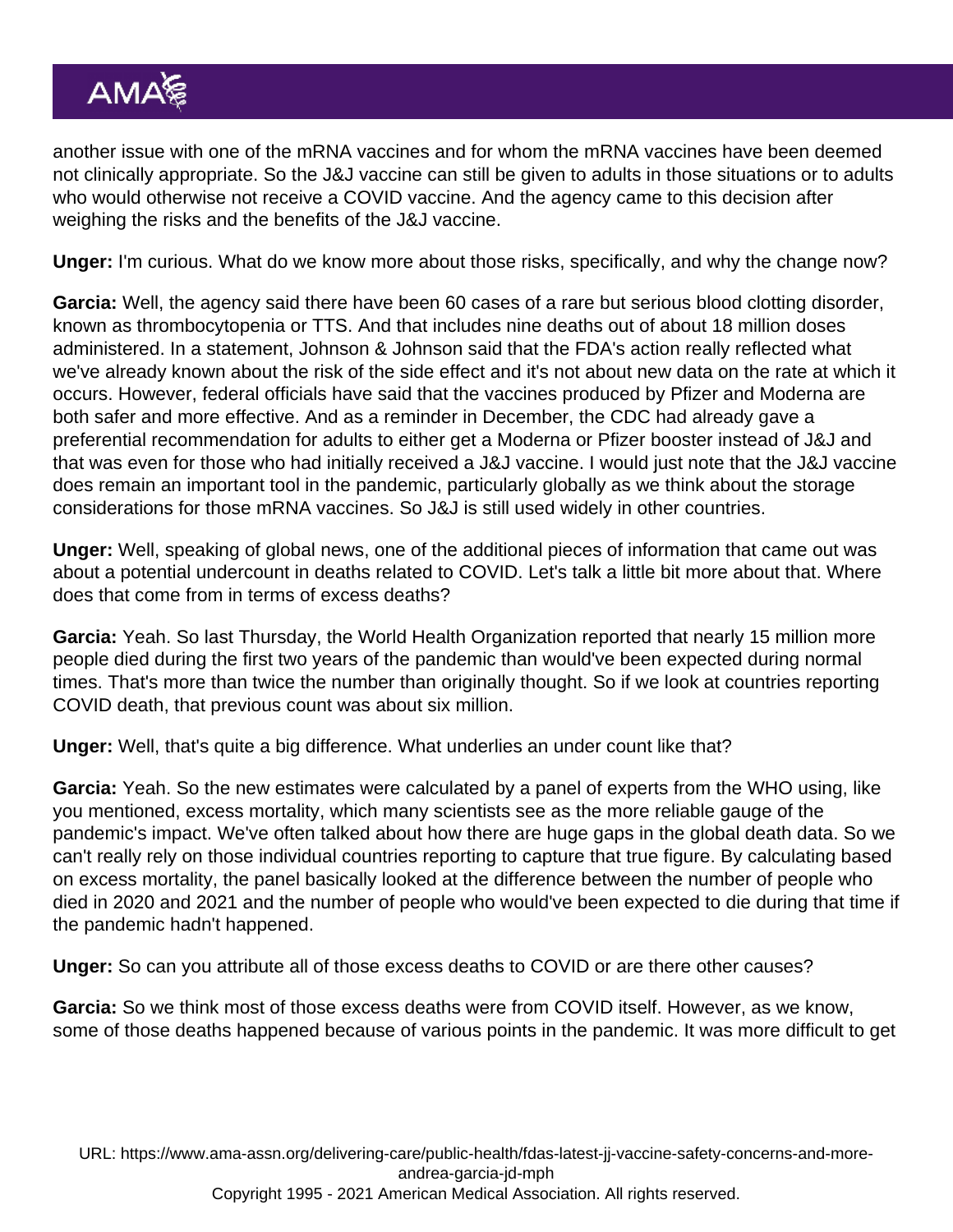medical care for conditions such as a heart attack. So that obviously impacts deaths as well. We know that many of the deaths occurred in 2021, when we had more contagious variants circulating in countries that previously had survived outbreaks and we continue to see evidence of disparities in those numbers. So nearly eight million more people than expected died in lower to middle-income countries. And as we look at deaths reported in the U.S., according to the figures from Johns Hopkins, were nearing in on that one million death mark and we're expected to hit it sometime this week. According to the Washington Post, we have a far larger number, about nine million Americans who've lost a spouse, or a parent or a grandparent, or siblings and children in COVID.

Unger: It's really difficult to even to comprehend the scope of those losses. When you look at the state of things right now, how we're looking at some, it seemed like from what I'm hearing, that the numbers continue to creep up.

Garcia: Yeah. They definitely are. According to the New York Times, we're now averaging about 73,000 cases per day, that's up 49% over the last two weeks. And this surge appears to be driven by the new BA.2.12.1 variant, which as of this morning represents about 42.6% of COVID cases in the U.S. We know that in more than a dozen states, the daily case average is twice as high than it was two weeks ago. And there are jurisdictions like Hawaii, Maine and Puerto Rico where the case counts are now approaching or surpassing those levels that we saw during the Delta surge.

Unger: One of the things we've talked about over the past couple weeks is that hospitalizations didn't seem to be moving up as the numbers in terms of cases were going up. Does that remain the same or has there been a change there?

Garcia: There's been a bit of a change. And we are seeing hospitalizations also increase. We're at about 19,000 people in hospitals with COVID each day in the U.S. That's up about 20% from two weeks ago. So again, we're starting to hear those concerns about strain on our health care system. Those figures of course include patients who are in the hospital because they're very ill with COVID as well as those who've been admitted for other reasons who've tested positive upon arrival. And of course the CDC is keeping a close eye on the nature of hospitalizations. CDC director, Rochelle Walensky, said last week that we're seeing less oxygen use and less ICU stays. And we haven't, fortunately, seen an increase in death associated with these days so far, which is relatively good news.

Unger: So Andrea, how should people be thinking about numbers like this and their risk right now? We, of course, just had families getting together for Mother's Day. I'm going to be going to my daughter's graduation with my whole family next week. We've got proms, other parties, all sorts of things.

Garcia: Yeah. Well, everything that we've talked about previously really still applies. And most experts are still recommending that people test frequently if they're mixing in a large group and that people,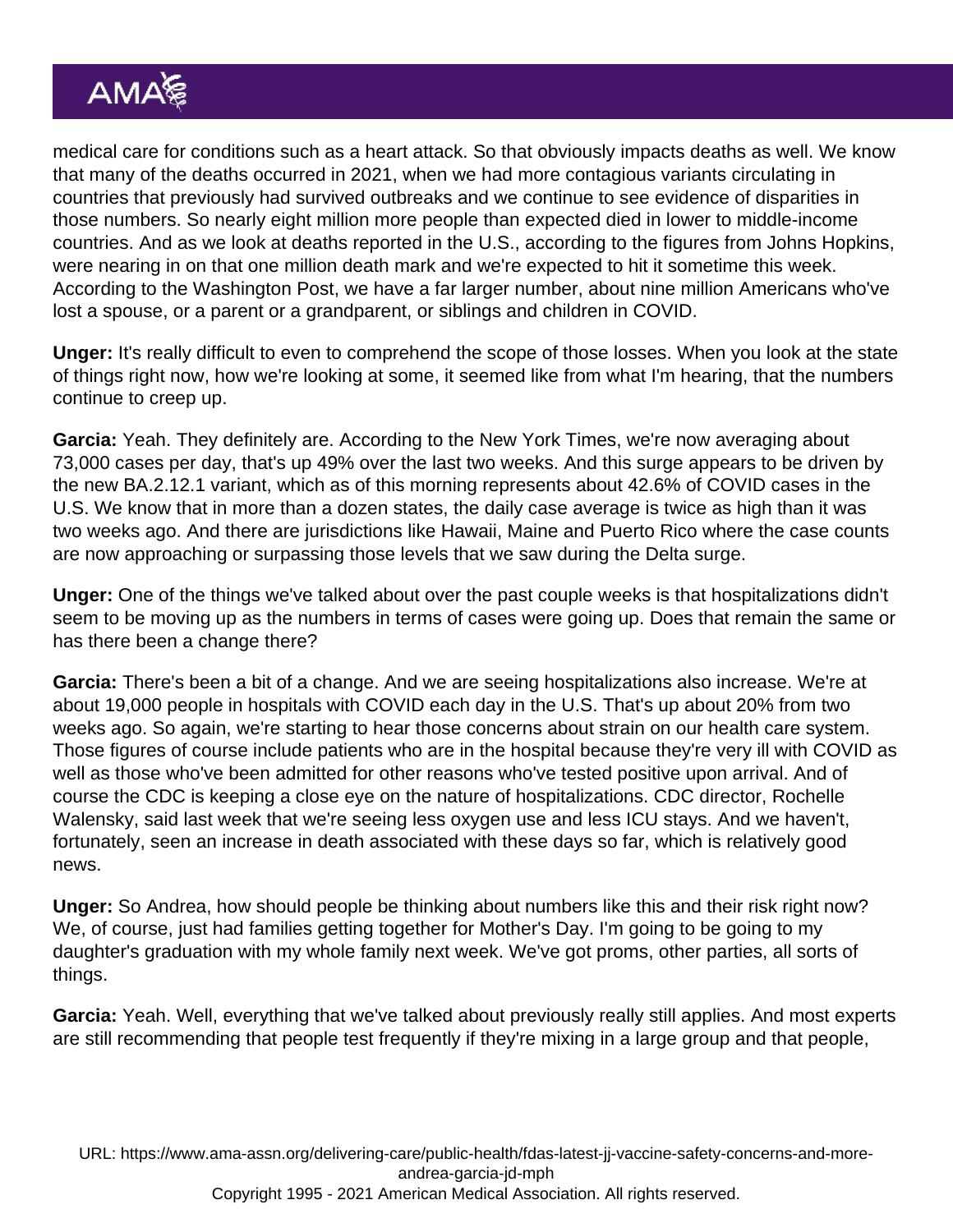particularly those who are at increased risk, should consider continuing to wear a mask in indoor public settings even if they're not currently required. And just as a reminder, if you are masking, choose a high quality respirator, like an N95, a KN95 or a KF94 and make sure it's well fitting. Ventilation is also key. We know that outdoors remains much safer than indoors and not all indoor settings are equal. There's a big difference between a large room with open windows and lots of space versus a small cramped and closed area where people are packed together.

Unger: What about the situation with masks? Of course, big change a few weeks ago in terms of mask requirements and travel. The CDC also issued a statement about masks and travel. What is the news there?

Garcia: Yeah. On May 3, the CDC released a media statement regarding wearing masks during travel and in public transportation settings. And the CDC does continue to recommend that everyone aged two years of ... two years of age and older, including passengers and workers, properly wear a wellfitting mask or respirator over their nose and mouth. That's in indoor areas of public transportation. So we think about planes, trains, buses and fairies, and transportation hubs. So airports, bus and train stations, and seaports. And that statement, like you said, was issued despite the fact that a judge struck down the federal mask mandate for public transportation last month but we know that masking up in higher risk settings like airport reduces your chance of getting infected and then, of course, having to miss out on those events like graduation or other events that matter to you. The one positive byproduct of the federal mandate being lifted is that the Federal Aviation Administration released data showing that the number of unruly air passenger incidents has reached its lowest level since 2020.

Unger: Well, I guess a silver lining in that news. Last question for you. A lot of headlines out this week about concerns about the fall. Do we have any idea what's going to happen in the months ahead?

Garcia: We know that senior administration officials have said the White House is stepping up their warnings about a COVID surge this fall and winter. They're making contingency plans to provide vaccines to the U.S. population in case Congress does not allocate additional funding for pandemic response. So that contingency plan would focus on ensuring booster doses are available for older populations and for those with compromised immune systems. And again, that's if there's not enough funding to provide them for the general population. And then, I think, officials are predicting to see those waves like we've seen over the previous two years. So in the summer, we would see a wave in the South as people move indoors to escape the heat. And then in the fall, the thinking is it would begin to spread across the rest of the country. Though the hope is that spike in cases would not be as steep.

We know that therapeutics are going to continue to be important. And FDA released an updated fact sheet for health care providers and they've also developed a new Paxlovid Patient Eligibility Screening Checklist. And that really is a good tool for providers to determine which of their patients are eligible for the drug and to help manage those potential drug interactions. And so that resource is going to be